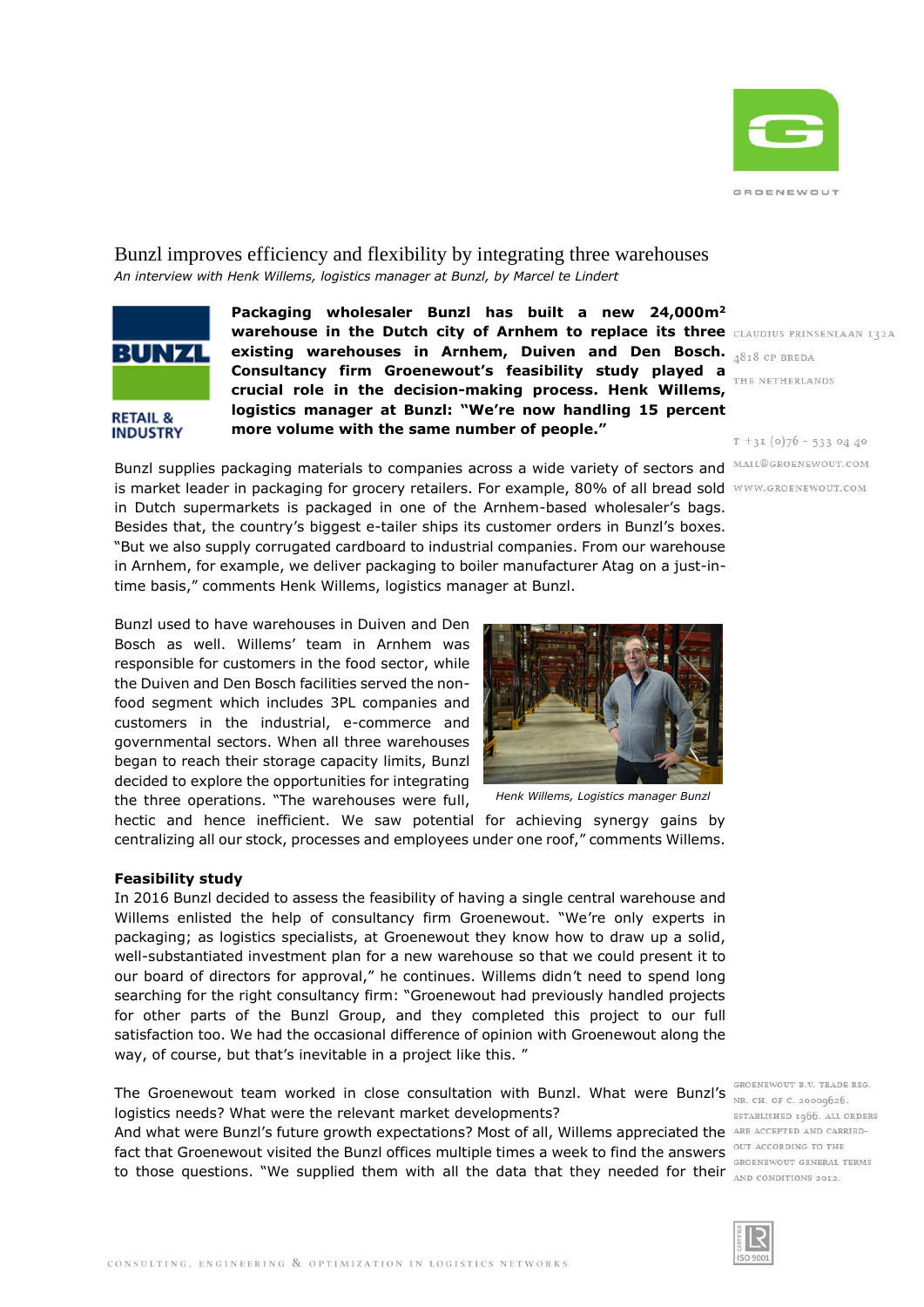

Page: 2/4 Our ref.: Bunzl January 2020

analysis, and we could discuss their findings straight away. If any extra questions arose in the process, we could tackle them immediately. It was an intensive but very enjoyable six-month period of collaboration."

## **Existing facility vs new build**

After analyzing various scenarios, Groenewout established that Bunzl would indeed achieve substantial gains by combining its three existing operations into one. The size of the central warehouse would need to be 24,000 square meters. "Armed with Groenewout's feasibility study, we researched the opportunities in the logistics realestate market. One option was to build a completely new facility in Arnhem or Apeldoorn, but we were also open to leasing an existing warehouse. After careful consideration, we decided to build a new warehouse at the IJsseloord II business park in Arnhem."

The main factors in that decision were the comparable costs and the benefits for the workforce, according to Willems. "There was actually little difference between the costs for the various options. Even moving into an existing warehouse requires considerable investment," he says. "A plot of land became available less than a hundred meters from our existing facility in Arnhem. We chose to build a new warehouse on that site because of the convenience for our employees. Many of them can still cycle to work, just as before. They cheered when we announced the decision, so that says enough!"



 *New warehouse Bunzl*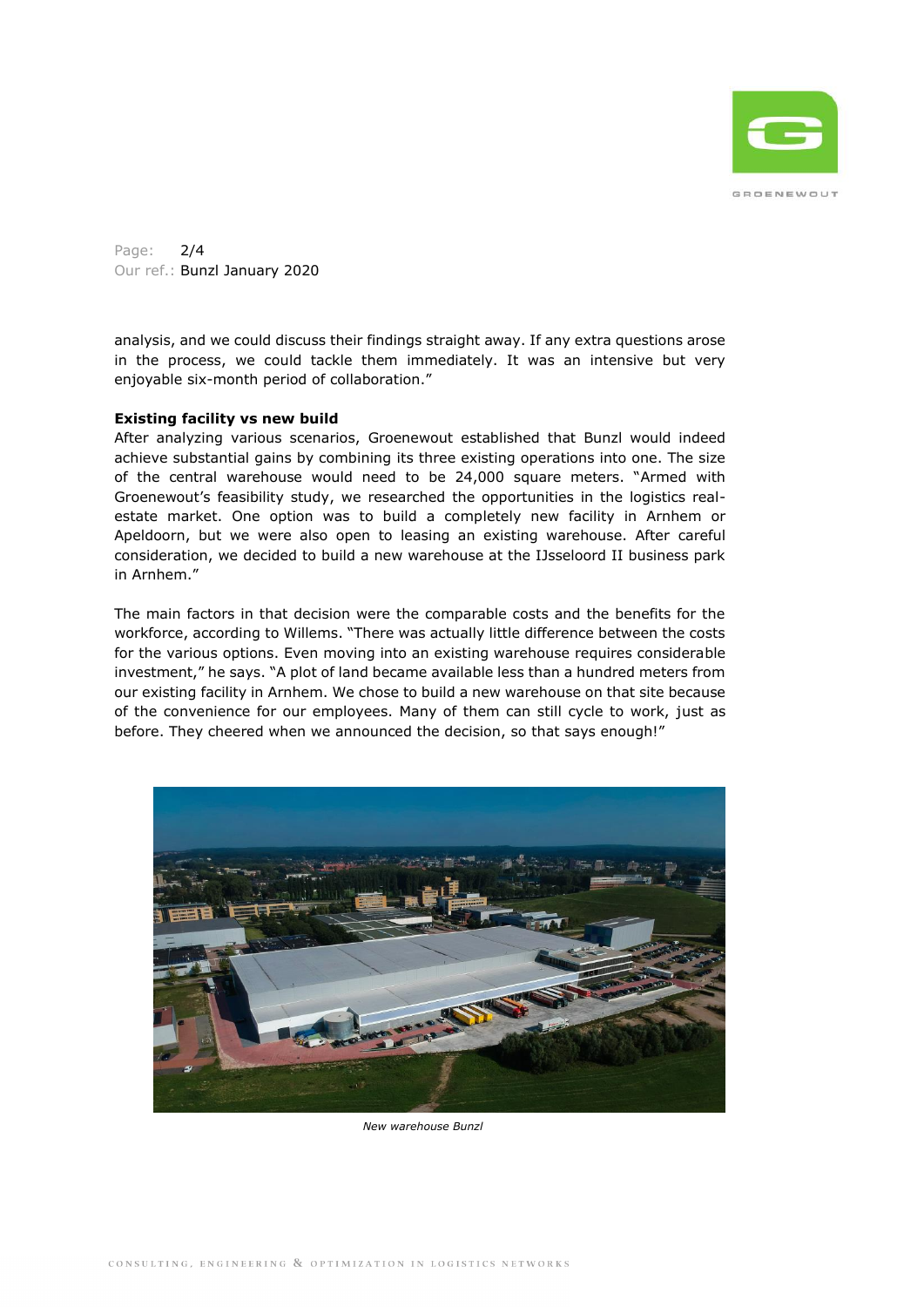

Page: 3/4 Our ref.: Bunzl January 2020

## **Vertical storage systems**

Bunzl's new warehouse operation went live in the summer of 2019. The contents of the Duiven warehouse – amounting to around 7,000 pallets – were transferred in the first weekend, followed by the Arnhem warehouse – around 10,000 pallets – a couple of weeks later. The Den Bosch warehouse is still partly operational. "We're gradually running it down and all that stock will eventually be held in Arnhem too," adds Willems. He is impressed by the efficiency of the new warehouse: "In the old warehouse in Arnhem, we had a large section of shelving where we stored the packaging materials for our grocery customers. That inventory is now kept in two Kardex vertical storage systems – so what used to take up 2,400 square meters now has a footprint of less than 25 square meters."

Groenewout played an important role once again during the relocation. The consultancy firm not only helped to organize the actual move, but also supported the process design in the new facility. "The project team comprised the managing director, financial director, HR manager, facilities manager and me. We had a meeting once every two weeks chaired by the consultant from Groenewout, who oversaw the planning and made sure that everyone involved delivered on their promises."



*New warehouse Bunzl*

## **First things first**

During the project, Groenewout suggested several ideas for improving efficiency in the new warehouse. Willems appreciated those suggestions, but opted for a 'first things first' approach. "I decided it would be wiser to focus on the move to the new warehouse first, and to think about further optimizing the processes afterwards, not least because it means we also need to implement a new warehouse management system. Our workflows are still largely paper-based and we'll need to become much more softwaredriven in the near future, but the move itself has been a very big step for many of our employees."